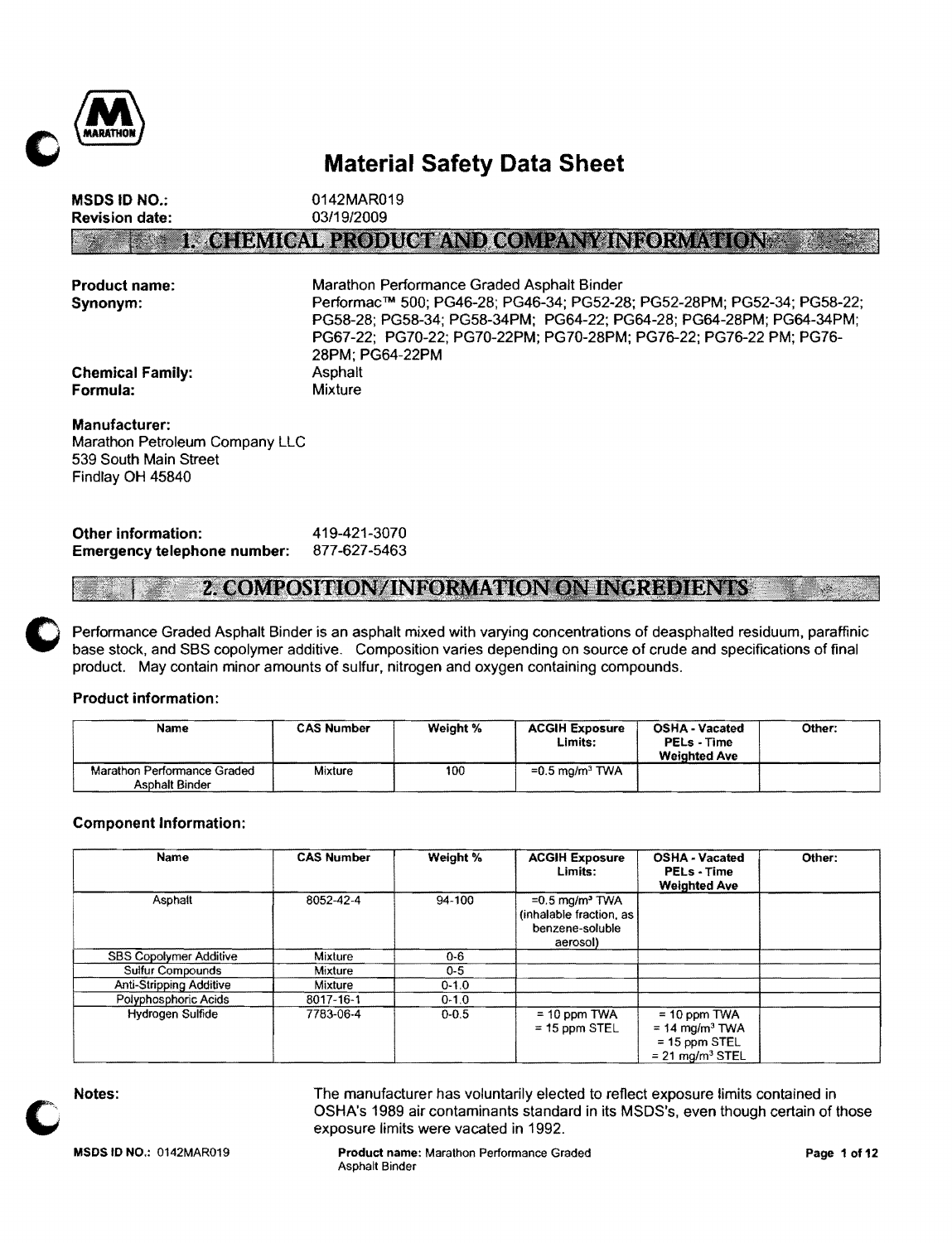

J

J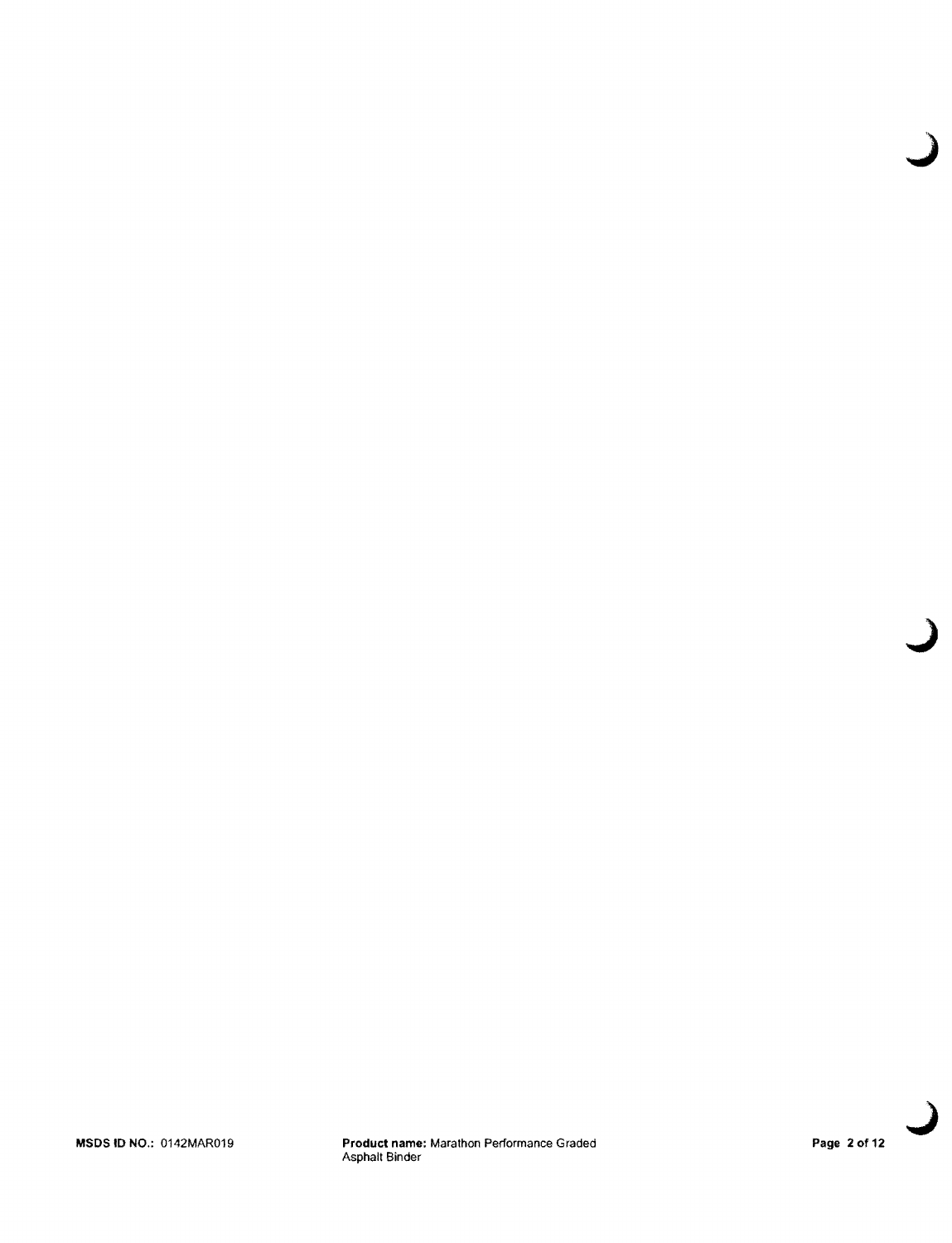## **EMERGENCY OVERVIEW**

**3. HAZARDS IDENTIFICATION202** 

BLENDED ASPHALT PRODUCTS ARE DARK BROWN TO BLACK. SOLID OR SEMI-SOLID LIQUIDS. ASPHALT IS MOLTEN ABOVE 200 DEGREES F AND SKIN CONTACT WILL CAUSE THERMAL BURNS. WHEN HEATED THIS MATERIAL MAY VENT TOXIC LEVELS OF HYDROGEN SULFIDE (H2S) VAPORS THAT ACCUMULATE IN THE VAPOR SPACES OF STORAGE AND TRANSPORT COMPARTMENTS. H2S VAPORS CAN CAUSE EYE, SKIN, AND RESPIRATORY TRACT IRRITATION AND ASPHYXIATION. AVOID SKIN CONTACT. LONG TERM SKIN EXPOSURE TO COMPONENTS OF THIS PRODUCT HAS CAUSED CANCER IN LABORATORY ANIMALS. THIS PRODUCT IS NOT A COMBUSTIBLE LIQUID PER THE OSHA HAZARD COMMUNICATION STANDARD. BUT WILL IGNITE AND BURN AT TEMPERATURES EXCEEDING THE FLASH POINT.

## OSHA WARNING LABEl:

### WARNING. HOT ASPHALT MAY PRODUCE SEVERE BURNS. MAY VENT HARMFUL CONCENTRATIONS OF HYDROGEN SULFIDE (H2S) GAS WHICH CAN CAUSE RESPIRATORY IRRITATION AND ASPHYXIATION. LONG-TERM SKIN EXPOSURE TO COMPONENTS OF THIS PRODUCT HAS CAUSED CANCER IN LABORATORY ANIMALS.

## CONSUMER WARNING LABEL:

## A CONSUMER WARNING LABEL IS NOT APPLICABLE FOR THIS PRODUCT.

| Inhalation:   | Vapors and fumes can cause respiratory and nasal irritation. Significant<br>concentrations of hydrogen sulfide gas can be present in the vapor space of storage<br>tanks and bulk transport compartments (See Sections 7, 8 & 11). |
|---------------|------------------------------------------------------------------------------------------------------------------------------------------------------------------------------------------------------------------------------------|
| Ingestion:    | Product would be expected to have a low order of acute toxicity.                                                                                                                                                                   |
| Skin contact: | Hot product causes severe burns. Frequent or prolonged contact with cold material<br>may cause irritation.                                                                                                                         |
| Eye contact:  | Hot product causes severe burns.                                                                                                                                                                                                   |

## Carcinogenic Evaluation:

#### Product information·

| Name                        | <b>IARC</b>  | <b>NTP</b>   | <b>ACGIH-</b> | <b>OSHA - Select</b> |
|-----------------------------|--------------|--------------|---------------|----------------------|
|                             | Carcinogens: | Carcinogens: | Carcinogens:  | <b>Carcinogens:</b>  |
| Marathon Performance Graded | NE           |              |               |                      |
| Asphalt Binder              |              |              |               |                      |
| <b>Mixture</b>              |              |              |               |                      |

Notes:

The International Agency for Research on Cancer (IARC) has determined that there is sufficient evidence for the carcinogenicity of extracts of steam-refined bitumens (asphalts). air-refined bitumens and pooled mixtures of steam- and air-refined bitumens in experimental animals. IARC has determined that there is inadequate evidence that bitumens alone are carcinogenic to humans.

## Component Information:

| Name | n Pole.<br>AKC | -----<br>. .<br>. | <b>AAU</b> | w<br>seleci |
|------|----------------|-------------------|------------|-------------|
|      | .<br>          |                   | ---<br>.   | iens:       |
|      |                |                   |            |             |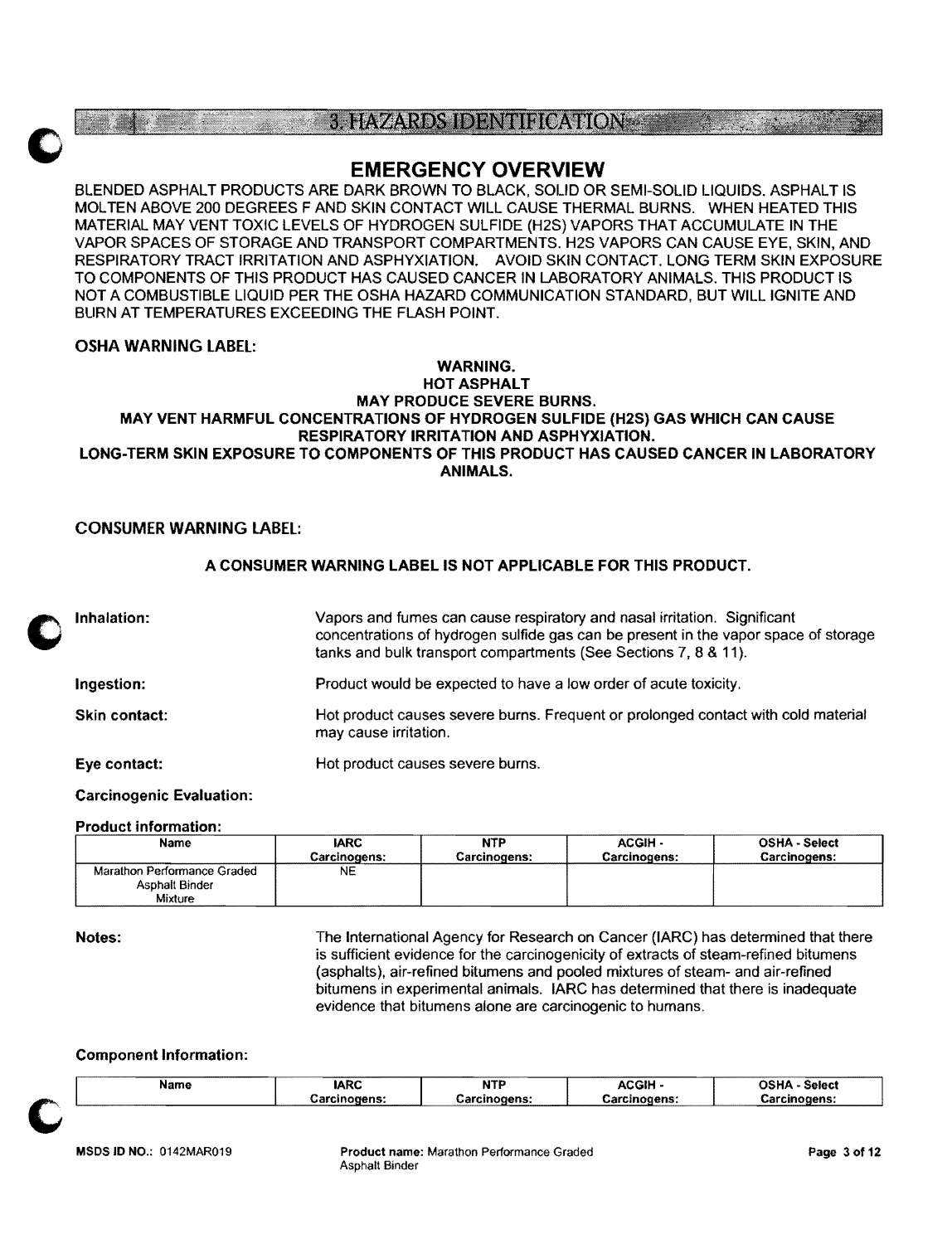| Name                 | <b>IARC</b><br>Carcinogens:                                                 | <b>NTP</b><br>Carcinogens: | <b>ACGIH-</b><br>Carcinogens:                                                                                               | <b>OSHA - Select</b><br>Carcinogens: |  |
|----------------------|-----------------------------------------------------------------------------|----------------------------|-----------------------------------------------------------------------------------------------------------------------------|--------------------------------------|--|
| Asphalt<br>8052-42-4 | Supplement 7 [1987].<br>Monograph 35 [1985]<br>l (extracts of steam-refined |                            | Reasonably Anticipated To A4 - Not Classifiable as a<br>Be A Human Carcinogen   Human Carcinogen (fume,  <br>coal tar-free) | Present                              |  |
|                      | and air-refined)                                                            |                            |                                                                                                                             |                                      |  |

Notes: The International Agency for Research on Cancer (IARC) has determined that there is sufficient evidence for the carcinogenicity of untreated vacuum distillates, acidtreated oils, and aromatic oils, including extracts from solvent treatment of distillates and the high boiling fraction of catalytically cracked oils in animals.

## 4. EIRST AUDIOIEASURES

| <b>Medical conditions aggravated</b><br>by exposure: | Preexisting skin, eye and respiratory disorders may be aggravated by exposure to<br>components of this product.                                                                                                                                                                                                                                                                                                                                                             |
|------------------------------------------------------|-----------------------------------------------------------------------------------------------------------------------------------------------------------------------------------------------------------------------------------------------------------------------------------------------------------------------------------------------------------------------------------------------------------------------------------------------------------------------------|
| Notes to physician:                                  | Recommended practice is to not attempt to remove hot material associated with a<br>burn. Allow the solidified material to remain in place until cooled so it can naturally<br>fall off. Natural separation will occur in 48-72 hours. If removal is attempted, mineral<br>oil may be used to remove asphalt once it is cooled. For best results, work it into the<br>skin around the material and allow the material to "float" off.                                        |
|                                                      | For contact with vapors or dust, flush with large amounts of tepid water for at least 15<br>minutes. If symptoms or irritation occur, call a physician.                                                                                                                                                                                                                                                                                                                     |
| Eye contact:                                         | For contact with hot molten material, flush with large amounts of tepid water for at<br>least 15 minutes. Immediately call a physician.                                                                                                                                                                                                                                                                                                                                     |
| Ingestion:                                           | Ingestion not likely. If large amounts are swallowed, immediately call a physician.                                                                                                                                                                                                                                                                                                                                                                                         |
| Skin contact:                                        | For contact with hot molten material, immerse or flush skin with cold water for at least<br>15 minutes. Call a physician. Do not attempt to remove solidified material since<br>removal may cause further tissue injury. Cold material over a burn should not be<br>removed except by a physician. Remove cold material (not associated with a burn)<br>with waterless handcleaner and then wash with soap and water. If symptoms or<br>irritation occur, call a physician. |
| Inhalation:                                          | If affected, move person to fresh air. If breathing is difficult, administer oxygen. If not<br>breathing or if no heartbeat, give artificial respiration or cardiopulmonary<br>resuscitation (CPR). Immediately call a physician. If symptoms or irritation occur with<br>any exposure, call a physician.                                                                                                                                                                   |
|                                                      |                                                                                                                                                                                                                                                                                                                                                                                                                                                                             |

**5. FIRE FIGHTING MEASURES** 

| Suitable extinguishing media:                  | For small fires, Class B fire extinguishing media such as<br>CO2, dry chemical, foam (AFFF/ATC) or water spray can be<br>used. For large fires, water spray, fog or foam (AFFF/ATC)<br>can be used. Fire fighting should be attempted only by those<br>who are adequately trained and equipped with proper<br>protective equipment. |  |
|------------------------------------------------|-------------------------------------------------------------------------------------------------------------------------------------------------------------------------------------------------------------------------------------------------------------------------------------------------------------------------------------|--|
| Specific hazards:                              | This product is not a combustible liquid per the OSHA<br>Hazard Communication Standard, but will ignite and burn at<br>temperatures exceeding the flash point.                                                                                                                                                                      |  |
| Special protective equipment for firefighters: | Avoid using straight water streams. Water spray and foam<br>(AFFF/ATC) must be applied carefully to avoid frothing and<br>from as far a distance as possible. Avoid excessive water<br>spray application. Keep run-off water out of sewers and<br>water sources.                                                                    |  |

MSDS ID NO.: 0142MAR019 Product name: Marathon Performance Graded Page 4 of 12 Asphalt Binder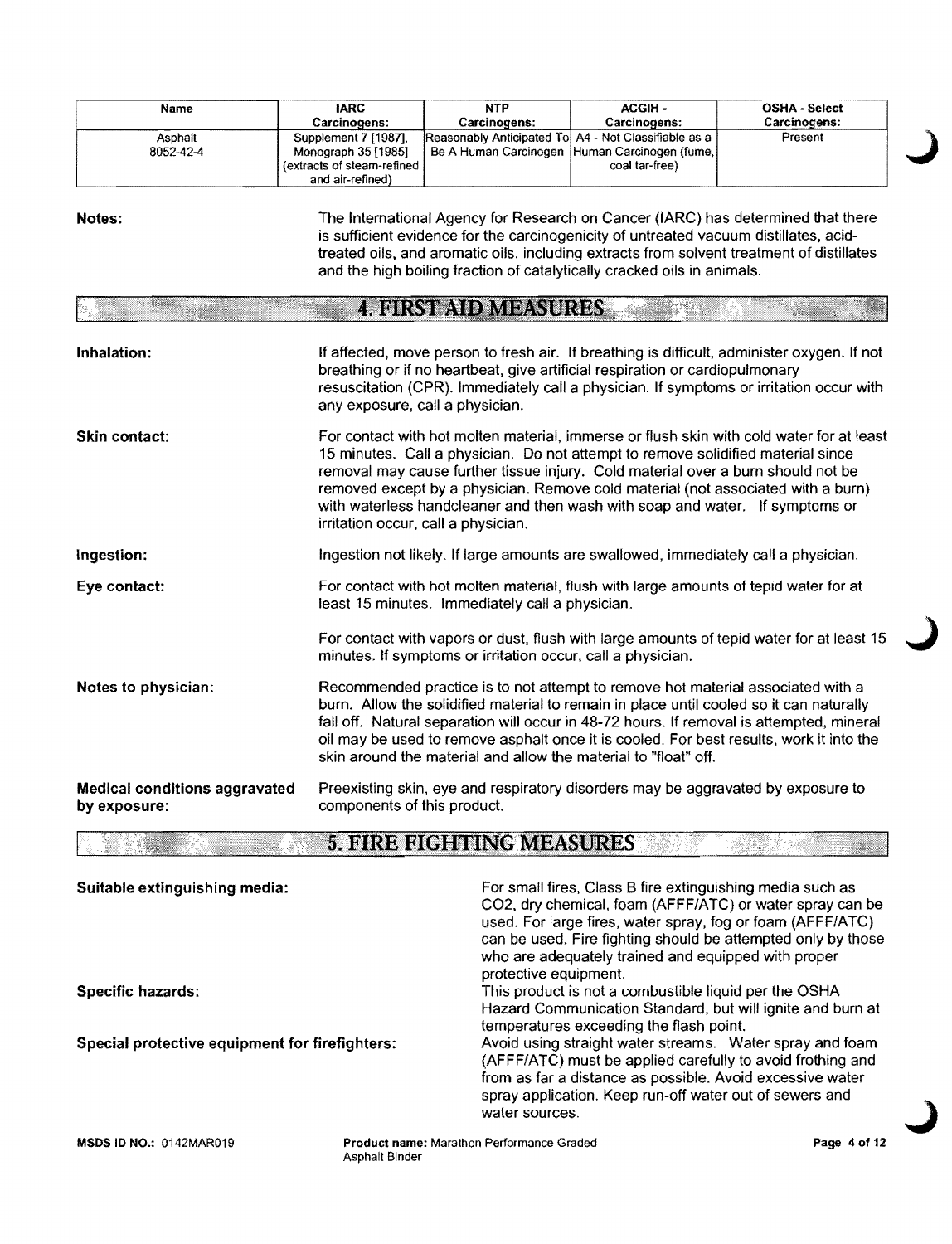## 5. PIRE RICEPING MEASURES

## Flash point:

33.33

Autoignition temperature: Flammable limits in air - lower (%): Flammable limits in air - upper (%):

>450 F No data available. 1.0 6.0

### NFPA rating:

Health: 2 Flammability: 1 Instability: 1 Other: -

## **6. ACCIDENTAL RELEASE MEASURES**

Personal precautions: Keep public away. Isolate and evacuate area. Shut off source if safe to do so. Advise authorities and National Response Center (800-424-8802) if the product has entered a water course or sewer. Notify local health and pollution control agencies, if appropriate. Contain liquid with sand or soil. Recover and return product to source.

## **7. HANDLING AND STORAGE**

### Handling:

Comply with all applicable EPA, OSHA. NFPA and consistent state and local requirements. Use appropriate grounding and bonding practices. Store in properly closed containers that are appropriately labeled and in a cool well-ventilated area. Do not expose to heat, open flames, strong oxidizers or other sources of ignition.

Significant concentrations of hydrogen sulfide (H2S) gas can be generated and accumulate in storage tanks and bulk transport compartments which may require additional precautions and procedures during loading/unloading. When opening covers and outlet caps on storage tanks, use face shield and gloves to avoid possible injury from pressurized product. Stay upwind and vent open hatches before unloading. Keep heating coils and flues in storage tanks, trucks and kettles covered with product (8"). Do not overheat.

Avoid skin contact. Exercise good personal hygiene including removal of soiled clothing and prompt washing with soap and water.

## **8. EXPOSURE CONTROLS / PERSONAL PROTECTION**

#### PERSONAL PROTECTIVE EQUIPMENT

| <b>Engineering measures:</b>   | Local or general exhaust required in an enclosed area or when there is inadequate<br>ventilation.                                                                                                                                                                                                                         |
|--------------------------------|---------------------------------------------------------------------------------------------------------------------------------------------------------------------------------------------------------------------------------------------------------------------------------------------------------------------------|
| <b>Respiratory protection:</b> | Not required under normal conditions and adequate ventilation. When H2S vapors<br>exceed permissible limits, i.e., in confined spaces or bulk transport<br>loading/unloading, a positive-pressure atmosphere supplying respirator is<br>recommended. Self-contained breathing apparatus should be used for fire fighting. |
| Skin and body protection:      | Insulated gloves when handling hot material.                                                                                                                                                                                                                                                                              |
| Eye protection:                | Goggles and faceshield when handling hot material.                                                                                                                                                                                                                                                                        |
| Hygiene measures:              | Rubberized suits or coats may be needed for some maintenance operations with hot<br>material.                                                                                                                                                                                                                             |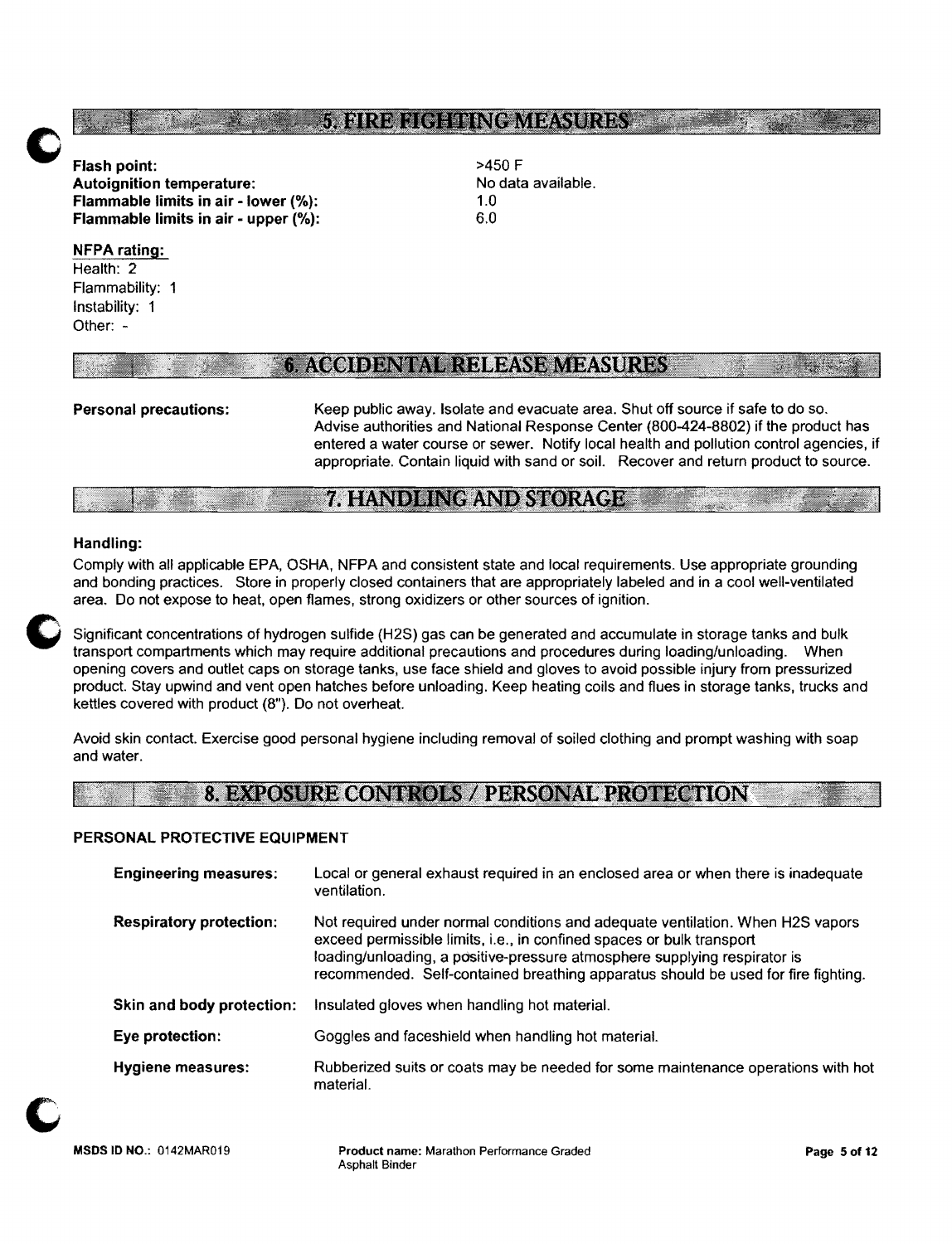## 9. PEYSICAL AND CHEMICAL PROPERTIES.

Appearance: Physical state (Solid/Liquid/Gas): Substance type (Pure/Mixture): Color: Odor: Molecular weight: pH: Boiling pOint/range (5-95%): Melting point/range: Decomposition temperature: Specific gravity: Density: Bulk density: Vapor density: Vapor pressure: Evaporation rate: Solubility: Solubility in other solvents: Partition coefficient (n-octanollwater): VOC content(%): Viscosity:

Black-brown Solid Or Semi-solid Liquid Mixture Black-Brown Tar Not determined. **Neutral** >700 F >100 F Not applicable. 0.95-1.05 7.9-8.7 Ibs/gal @ 60 F No data available. No data available. Negligible @ 77 F No data available. Negligible No data available. No data available. No data available. No data available.

## **10. STABILITY AND REACTIVITY**

Stability:

Polymerization:

Hazardous decomposition products:

The material is stable at 70 F. 760 mm pressure.

Will not occur.

Combustion produces toxic oxides of sulfur, carbon monoxide. sulfur dioxide. hydrogen sulfide and hydrocarbons.

Strong oxidizers such as nitrates. chlorates. peroxides.

Materials to avoid:

Conditions to avoid:

Excessive heat. sources of ignition. open flame.

## **11. TOXICOLOGICAL INFORMATION**

### Acute toxicity:

## Product information:

| Name                        | <b>CAS Number</b> | <b>Inhalation</b> | <b>Dermai:</b>    | Oral:             |
|-----------------------------|-------------------|-------------------|-------------------|-------------------|
| Marathon Performance Graded | Mixture           | No data available | No data available | No data available |
| Asphalt Binder              |                   |                   |                   |                   |

J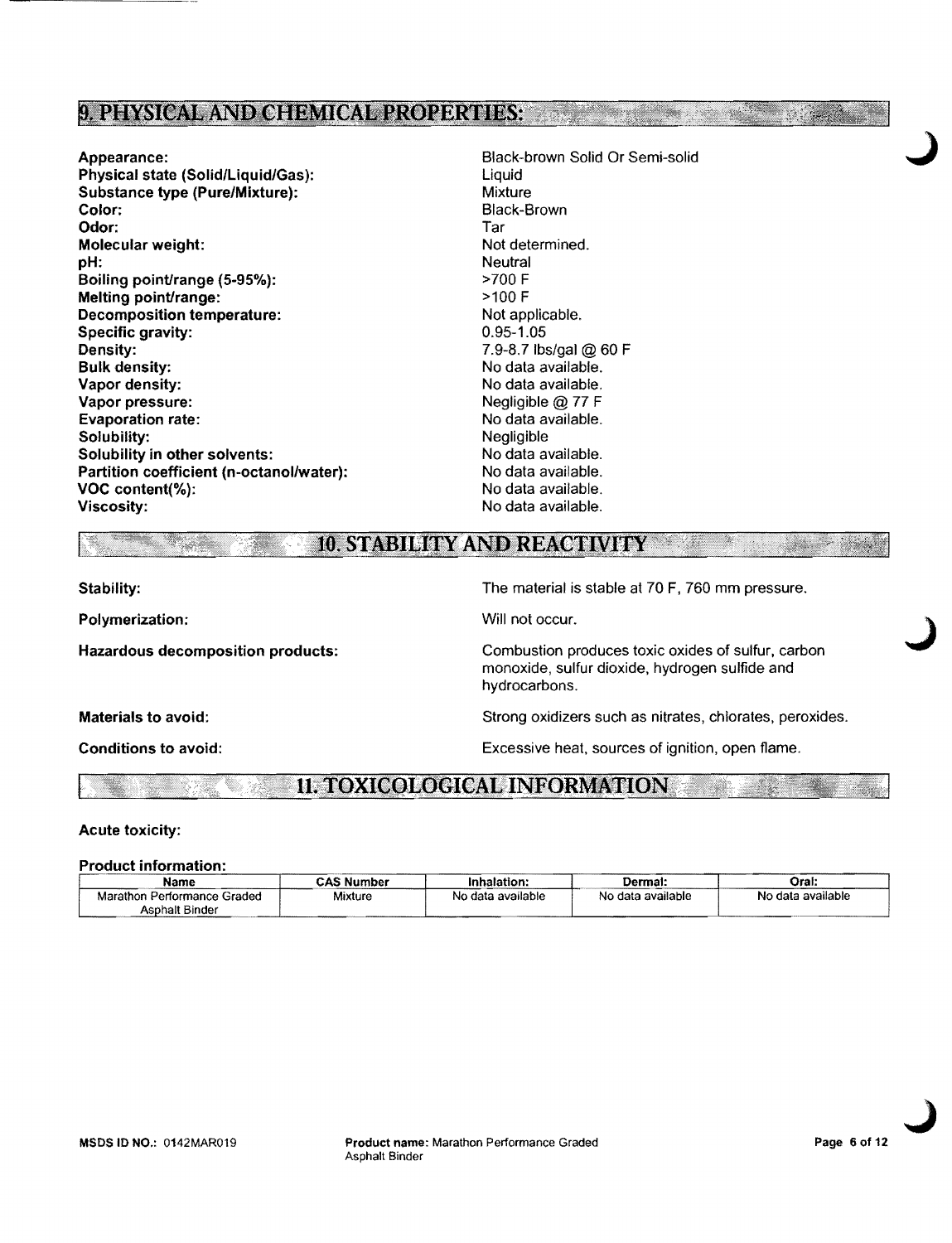Some epidemiologic studies conducted on workers exposed to asphalt fume have shown no increased incidence of cancer while other studies have reported a slightly increased incidence of lung, other respiratory tract or gastrointestinal cancers. In those studies in which elevated cancer incidences were reported, concurrent or previous exposure to coal-tar products have been documented. therefore, it cannot be concluded that cancer incidence is related to exposure to asphalt fume.

Although early studies have some technical shortcomings, long term inhalation exposures to asphalt aerosols or fumes did not produce evidence of carcinogenicity even though chronic inflammatory changes similar to those produced by nonspecific respiratory irritants were observed. Inhalation of 150 mg/m<sup>3</sup> asphalt fume (particulate + vapor) 6 hours/day, 5 days/week for 13 weeks, did not produce toxicity except for reduced body weight and irritation in nasal passages in exposed rats.

Laboratory animals administered subcutaneous or intramuscular injections of asphalt preparations or repeated skin applications of hot (212 F) undiluted asphalt have occasionally produced a low incidence of skin tumors at the site of application. These findings are of questionable validity since repeated tissue trauma (and/or burns) at the application site can induce tumors. Solvent dilutions of different types of asphalts have been tested in chronic skin painting studies. Some of the studies have reported a low incidence of skin tumors. The use of diluents may enhance bioavailability or metabolic activation of chemicals in the mixture in a fashion not representative of occupational exposure. Skin painting studies in mice have been conducted using condensates from fumes generated at temperatures >450 F diluted in solvent. Asphalt fume condensate preparations have produced skin tumors. Experimental conditions (temperature and dose) were grossly exaggerated over that likely to occur in humans.

Extracts of whole asphalts tested in a modified Ames assay gave negative or slightly positive findings (mutagenicity index <1.5). Fume condensates derived from heating asphalts to high temperatures (>450 F) were moderately active (MI 4-9). Fumes generated from coal tar pitch were >1000 times more active. Asphalt fume samples collected under actual field conditions did not show any Significant mutagenic activity.

Summary of health effect data on asphalt components:

This product can contain a toxicologically significant concentration of hydrogen sulfide (H2S). Hydrogen sulfide gas (H2S) is toxic by inhalation. Prolonged breathing of 50-100 ppm H2S vapors can produce eye and respiratory tract irritation. Higher concentrations (250-600 ppm) for 15-30 minutes can produce headache, dizziness, nervousness, nausea and pulmonary edema or bronchial pneumonia. Concentrations of >1000 ppm will cause immediate unconsciousness and death through respiratory paralysis. Rats and mice exposed to 80 ppm H2S, 6 hrs/day, 5 days/week for 10 weeks, did not produce any toxicity except for irritation of nasal passages. H2S did not affect reproduction and development (birth defects or neurotoxicity) in rats exposed to concentrations of 75-80 ppm or 150 ppm H2S, respectively. Over the years a number of acute cases of H2S poisonings have been reported. Complete and rapid recovery is the general rule. However, if the exposure was sufficiently intense and sustained causing cerebral hypoxia (lack of oxygen to the brain), neurologic effects such as amnesia, intention tremors or brain damage are possible.

## **12. ECOLOGICAL INFORMATION**

Ecotoxicity effects: If spilled, hot product and/or the coating action of the oil components could harm plant life. This product does not concentrate or accumulate in the food chain. This product is not expected to cause any acute or chronic toxicity to aquatic organisms due to its extremely low water solubility.

## **13. DISPOSAL CONSIDERATIONS**

Cleanup Considerations: **This material as supplied and by itself**, when discarded or disposed of, is not an EPA RCRA hazardous waste according to federal regulations. This material could become a hazardous waste if mixed or contaminated with a hazardous waste or other substance(s). It is the responsibility of the user to determine if disposal material is hazardous according to federal, state and local regulations.

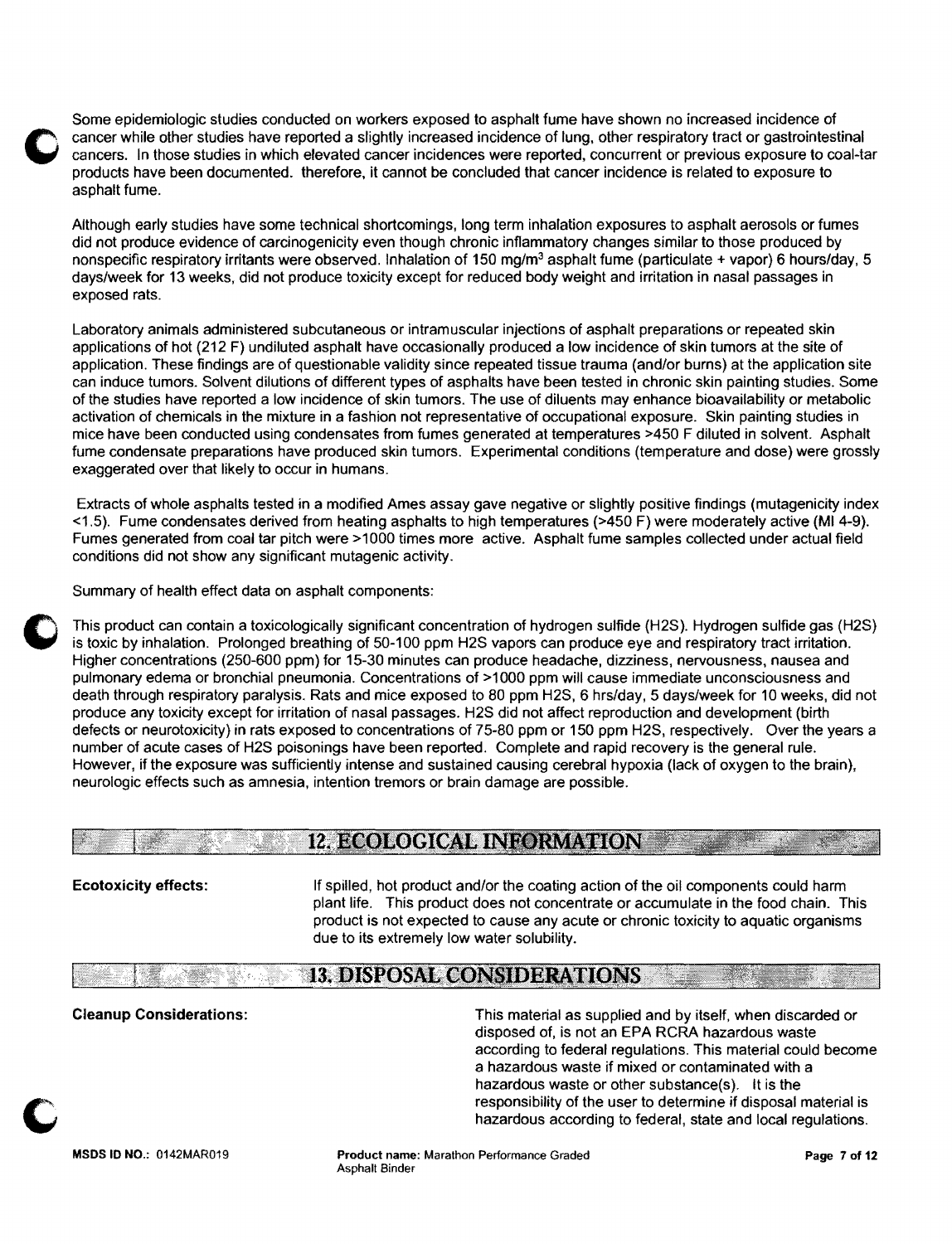## **14. TRANSPORT INFORMATION**

### 49 CFR 172.101:

### DOT:

Transport Information: This material when transported via US commerce would be regulated by DOT Regulations.

> Comments: (Hot Petroleum Asphalt) This material must not be transported when heated at or above its flash point.

| Proper shipping name:          | Ele |
|--------------------------------|-----|
| UN/Identification No:          | UN  |
| <b>Hazard Class:</b>           | g   |
| Packing group:                 | Ш   |
| DOT reportable quantity (lbs): | Nο  |

Elevated Temperature Liquid, N.O.S. UN 3257<br>9 Not applicable.

Elevated Temperature Liquid, N.O.S. LIN/Identification No: UN 3257 Hazard Class: 9 Regulated substances: Not applicable.

**15. REGULATORY INFORMATION** 96

# US Federal Regulatory och declaritogrammers<br>Information:<br>US TSCA Chamical Inventory Section 8(b): This product and/or its components are listed on the TSCA

TOG (Canada):

Packing group:

US TSCA Chemical Inventory Section 8(b): This product and/or its components are listed on the TSCA Chemical Inventory.

OSHA Hazard Communication Standard: This product has been evaluated and determined to be hazardous as defined in OSHA's Hazard Communication Standard.

#### EPA Superfund Amendment & Reauthorization Act (SARA):

SARA Section 302: This product contains the following component(s) that have been listed on EPA's Extremely Hazardous Substance (EHS) List:

| Name                          | <b>CERCLA/SARA - Section 302 Extremely Hazardous Substances and TPQs</b> |
|-------------------------------|--------------------------------------------------------------------------|
| Asphalt                       | N٨                                                                       |
| <b>SBS Copolymer Additive</b> | N۵                                                                       |
| <b>Sulfur Compounds</b>       | N٨                                                                       |
| Anti-Stripping Additive       | N۵                                                                       |
| Polyphosphoric Acids          | N٨                                                                       |
| Hydrogen Sulfide              | $= 500$ lb TPO                                                           |

SARA Section 304: This product contains the following component(s) identified either as an EHS or a CERCLA Hazardous substance which in case of a spill or release may be subject to SARA reporting requirements:

| Name                           | <b>CERCLA/SARA - Hazardous Substances and their Reportable Quantities</b> |              |  |
|--------------------------------|---------------------------------------------------------------------------|--------------|--|
| Asphalt                        |                                                                           |              |  |
| SBS Copolymer Additive         | N٨                                                                        |              |  |
| Sulfur Compounds               | NΑ                                                                        |              |  |
| Anti-Stripping Additive        | NA                                                                        |              |  |
| <b>MSDS ID NO.: 0142MAR019</b> | <b>Product name: Marathon Performance Graded</b>                          | Page 8 of 12 |  |

Asphalt Binder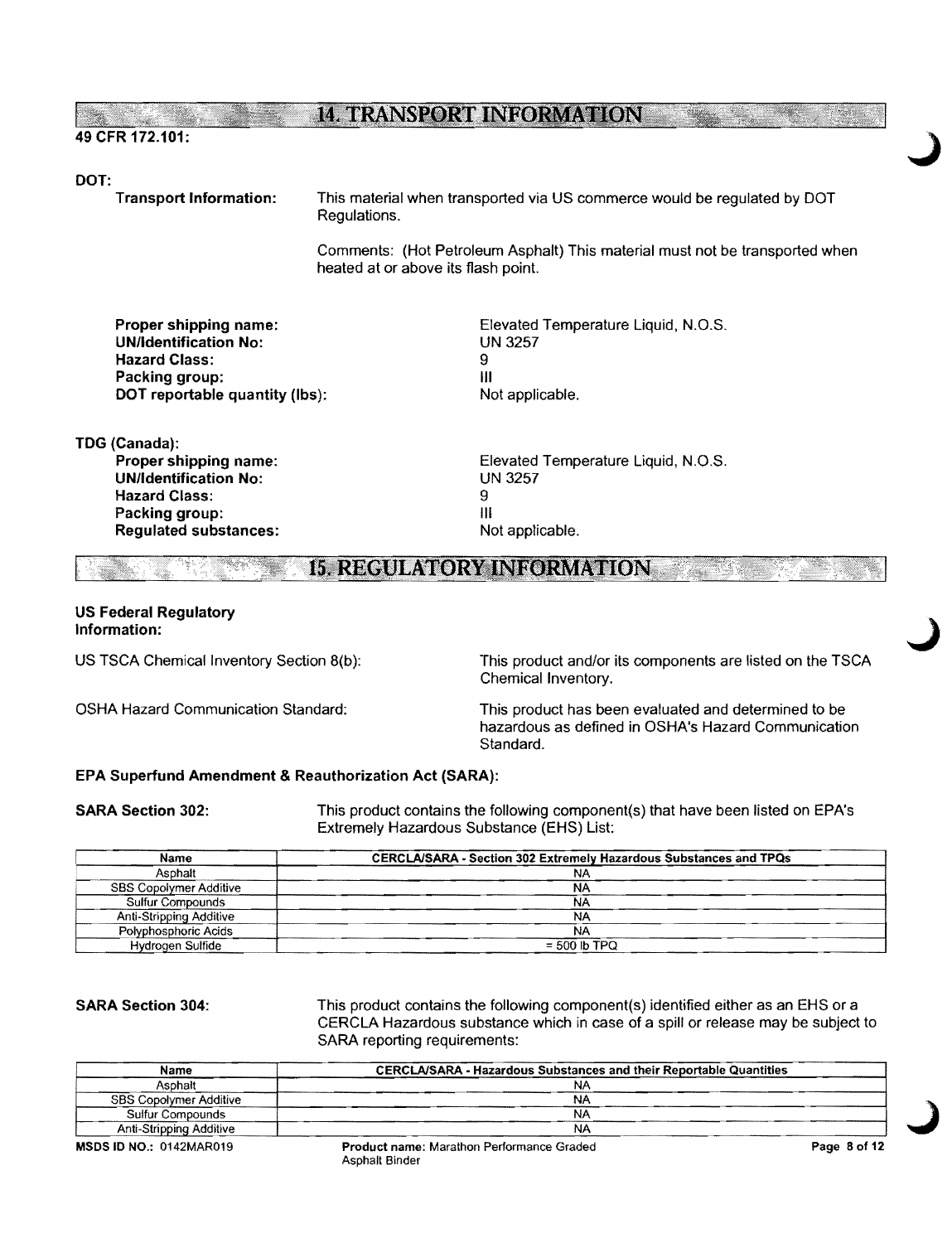| <b>Name</b>          | <b>CERCLA/SARA - Hazardous Substances and their Reportable Quantities</b> |  |
|----------------------|---------------------------------------------------------------------------|--|
| Polyphosphoric Acids | NA                                                                        |  |
| Hydrogen Sulfide     | $= 100$ lb final RQ                                                       |  |
|                      | $=$ 45.4 kg final RQ                                                      |  |

SARA Section 311/312: The following EPA hazard categories apply to this product:

Acute Health Hazard Chronic Health Hazard

SARA Section 313: This product contains the following component(s) that may be subject to reporting on the Toxic Release Inventory (TRI) From R:

| <b>Name</b>                   | <b>CERCLA/SARA 313 Emission reporting:</b> |  |
|-------------------------------|--------------------------------------------|--|
| Asphalt                       | None                                       |  |
| <b>SBS Copolymer Additive</b> | None                                       |  |
| Sulfur Compounds              | None                                       |  |
| Anti-Stripping Additive       | None                                       |  |
| Polyphosphoric Acids          | None                                       |  |
| Hydrogen Sulfide              | None                                       |  |

## State and Community Right-To-Know Regulations:

The following component(s) of this material are identified on the regulatory lists below:

### Asphalt

| Louisiana Right-To-Know:                                 | <b>Not Listed</b>        |
|----------------------------------------------------------|--------------------------|
| California Proposition 65:                               | <b>Not Listed</b>        |
| New Jersey Right-To-Know:                                | sn 0170                  |
| Pennsylvania Right-To-Know:                              | Present                  |
| Massachusetts Right-To Know:                             | Present                  |
| Florida substance List:                                  | Not Listed.              |
| Rhode Island Right-To-Know:                              | Toxic; Flammable         |
| Michigan critical materials register list:               | Not Listed.              |
| Massachusetts Extraordinarily Hazardous<br>Substances:   | <b>Not Listed</b>        |
| California - Regulated Carcinogens:                      | <b>Not Listed</b>        |
| Pennsylvania RTK - Special Hazardous                     | Not Listed               |
| Substances:                                              |                          |
| New Jersey - Special Hazardous Substances:               | flammable - third degree |
| New Jersey - Environmental Hazardous<br>Substances List: | <b>Not Listed</b>        |
| Illinois - Toxic Air Contaminants                        | Present                  |
| New York - Reporting of Releases Part 597 -              | <b>Not Listed</b>        |
| List of Hazardous Substances:                            |                          |
| <b>SBS Copolymer Additive</b>                            |                          |
| Louisiana Right-To-Know:                                 | Not Listed               |
| California Proposition 65:                               | <b>Not Listed</b>        |
| New Jersey Right-To-Know:                                | Not Listed.              |
| Pennsylvania Right-To-Know:                              | Not Listed.              |
| Massachusetts Right-To Know:                             | Not Listed.              |
| Florida substance List:                                  | Not Listed.              |
| Rhode Island Right-To-Know:                              | Not Listed               |
| Michigan critical materials register list:               | Not Listed.              |
| Massachusetts Extraordinarily Hazardous<br>Substances:   | Not Listed               |
| California - Regulated Carcinogens:                      | <b>Not Listed</b>        |
|                                                          |                          |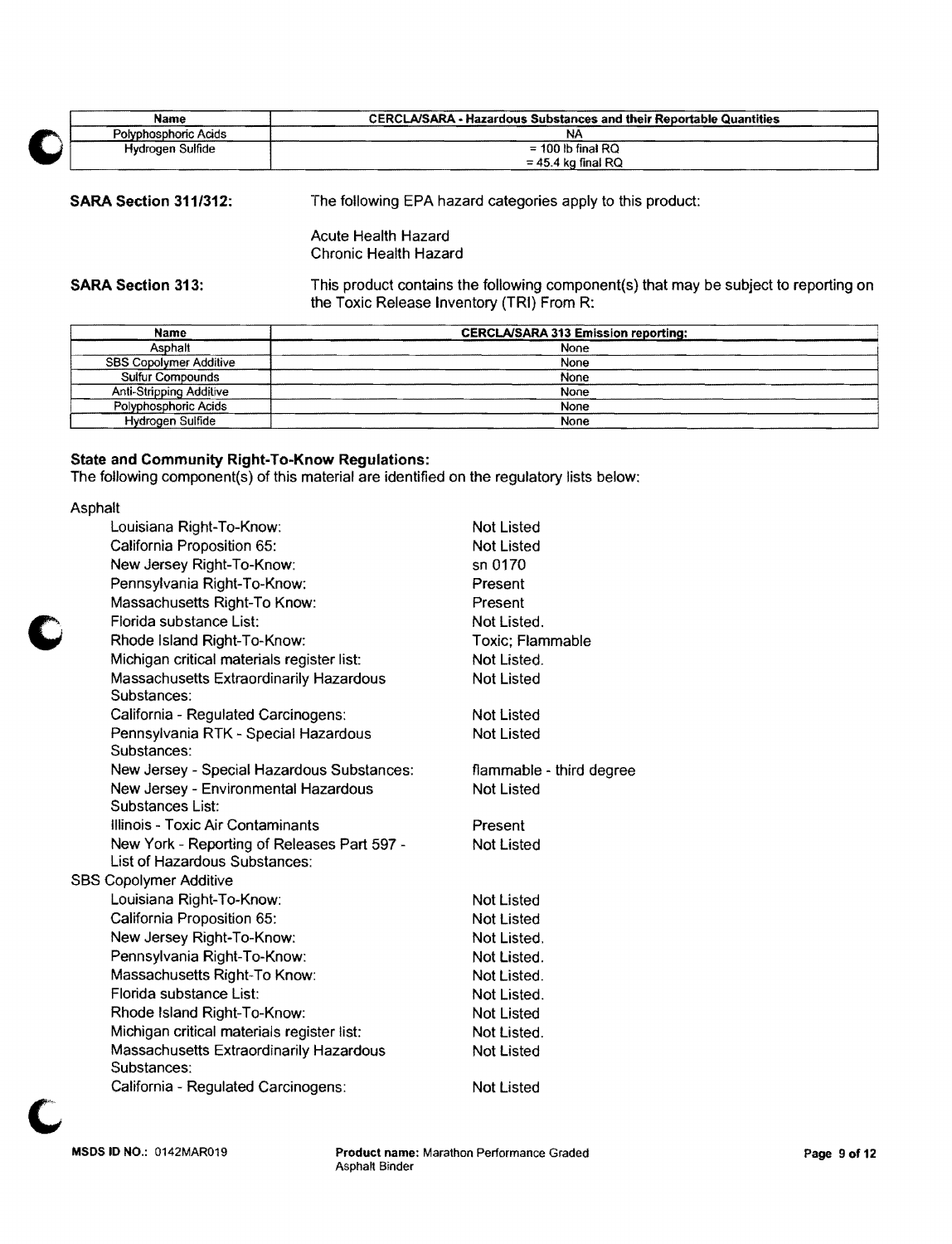| Asphalt                                             |                   |  |
|-----------------------------------------------------|-------------------|--|
| Pennsylvania RTK - Special Hazardous<br>Substances: | Not Listed        |  |
| New Jersey - Special Hazardous Substances:          | Not Listed        |  |
| New Jersey - Environmental Hazardous                | Not Listed        |  |
| <b>Substances List:</b>                             |                   |  |
| Illinois - Toxic Air Contaminants                   | Not Listed        |  |
| New York - Reporting of Releases Part 597 -         | Not Listed        |  |
| List of Hazardous Substances:                       |                   |  |
| Sulfur Compounds                                    |                   |  |
| Louisiana Right-To-Know:                            | Not Listed        |  |
| California Proposition 65:                          | <b>Not Listed</b> |  |
| New Jersey Right-To-Know:                           | Not Listed.       |  |
| Pennsylvania Right-To-Know:                         | Not Listed.       |  |
| Massachusetts Right-To Know:                        | Not Listed.       |  |
| Florida substance List:                             | Not Listed.       |  |
| Rhode Island Right-To-Know:                         | Not Listed        |  |
| Michigan critical materials register list:          | Not Listed.       |  |
| Massachusetts Extraordinarily Hazardous             | Not Listed        |  |
| Substances:                                         |                   |  |
| California - Regulated Carcinogens:                 | Not Listed        |  |
| Pennsylvania RTK - Special Hazardous                | Not Listed        |  |
| Substances:                                         |                   |  |
| New Jersey - Special Hazardous Substances:          | Not Listed        |  |
| New Jersey - Environmental Hazardous                | Not Listed        |  |
| Substances List:                                    |                   |  |
| Illinois - Toxic Air Contaminants                   | Not Listed        |  |
| New York - Reporting of Releases Part 597 -         | Not Listed        |  |
| List of Hazardous Substances:                       |                   |  |
| Anti-Stripping Additive                             |                   |  |
| Louisiana Right-To-Know:                            | Not Listed        |  |
| California Proposition 65:                          | Not Listed        |  |
| New Jersey Right-To-Know:                           | Not Listed.       |  |
| Pennsylvania Right-To-Know:                         | Not Listed.       |  |
| Massachusetts Right-To Know:                        | Not Listed.       |  |
| Florida substance List:                             | Not Listed.       |  |
| Rhode Island Right-To-Know:                         | Not Listed        |  |
| Michigan critical materials register list:          | Not Listed.       |  |
| Massachusetts Extraordinarily Hazardous             | <b>Not Listed</b> |  |
| Substances:                                         |                   |  |
| California - Regulated Carcinogens:                 | Not Listed        |  |
| Pennsylvania RTK - Special Hazardous                | Not Listed        |  |
| Substances:                                         |                   |  |
| New Jersey - Special Hazardous Substances:          | <b>Not Listed</b> |  |
| New Jersey - Environmental Hazardous                | Not Listed        |  |
| Substances List:                                    |                   |  |
| Illinois - Toxic Air Contaminants                   | Not Listed        |  |
| New York - Reporting of Releases Part 597 -         | Not Listed        |  |
| List of Hazardous Substances:                       |                   |  |
| Polyphosphoric Acids                                |                   |  |
| Louisiana Right-To-Know:                            | Not Listed        |  |
| California Proposition 65:                          | Not Listed        |  |
| New Jersey Right-To-Know:                           | Not Listed.       |  |
| Pennsylvania Right-To-Know:                         | Not Listed.       |  |
|                                                     |                   |  |
|                                                     |                   |  |

MSOS **10** NO.: 0142MAR019 Product name: Marathon Performance Graded **Page** 10 of 12 Asphalt Binder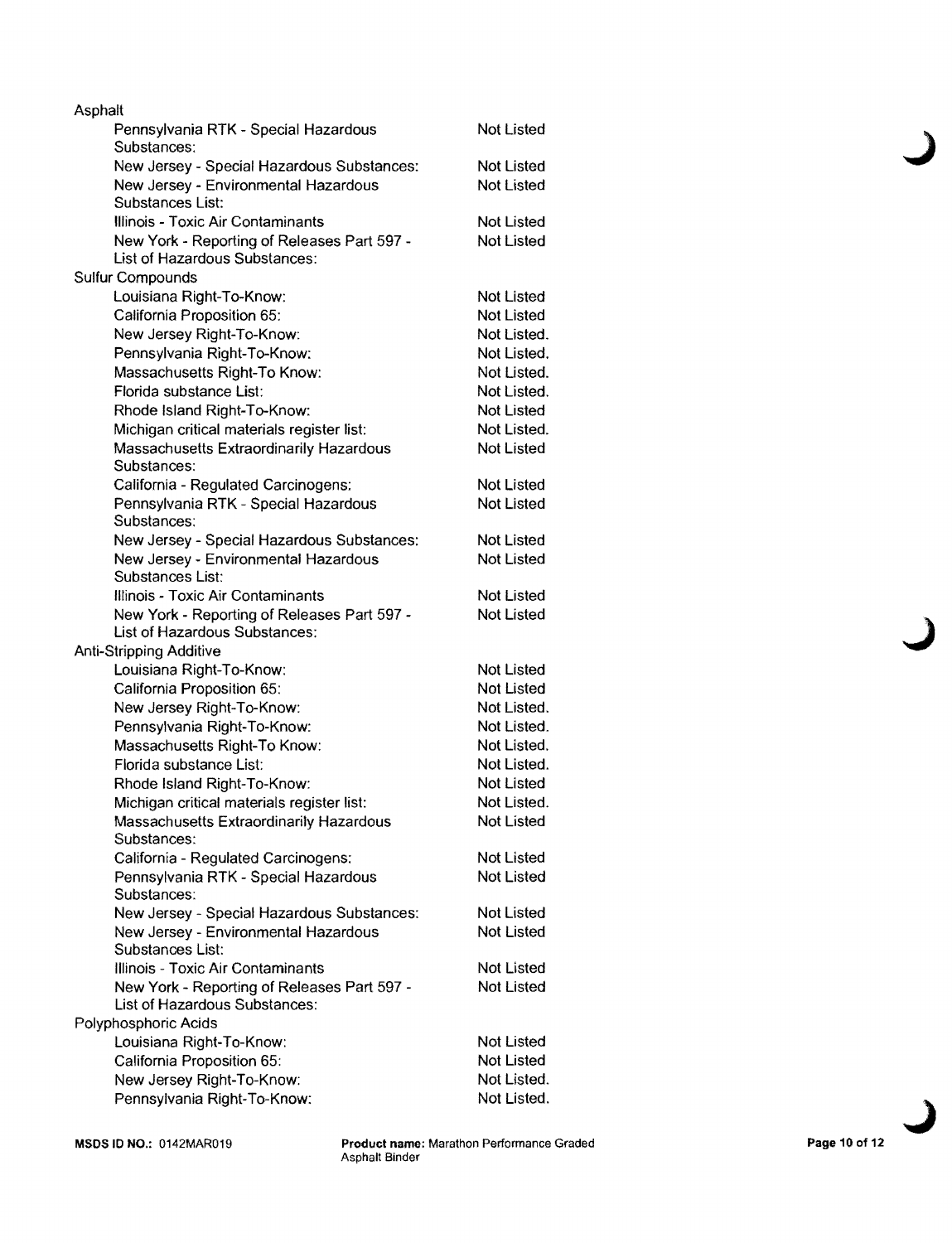### Asphalt

| Massachusetts Right-To Know:<br>Florida substance List:<br>Rhode Island Right-To-Know:<br>Michigan critical materials register list:<br>Massachusetts Extraordinarily Hazardous<br>Substances: | Not Listed.<br>Not Listed.<br><b>Not Listed</b><br>Not Listed.<br>Not Listed |                   |
|------------------------------------------------------------------------------------------------------------------------------------------------------------------------------------------------|------------------------------------------------------------------------------|-------------------|
| California - Regulated Carcinogens:<br>Pennsylvania RTK - Special Hazardous<br>Substances:                                                                                                     | Not Listed<br>Not Listed                                                     |                   |
| New Jersey - Special Hazardous Substances:<br>New Jersey - Environmental Hazardous<br>Substances List:                                                                                         | Not Listed<br><b>Not Listed</b>                                              |                   |
| Illinois - Toxic Air Contaminants<br>New York - Reporting of Releases Part 597 -<br>List of Hazardous Substances:                                                                              | Not Listed<br><b>Not Listed</b>                                              |                   |
| Hydrogen Sulfide                                                                                                                                                                               |                                                                              |                   |
| Louisiana Right-To-Know:                                                                                                                                                                       | <b>Not Listed</b>                                                            |                   |
| California Proposition 65:                                                                                                                                                                     | <b>Not Listed</b>                                                            |                   |
| New Jersey Right-To-Know:                                                                                                                                                                      | sn 1017                                                                      |                   |
| Pennsylvania Right-To-Know:                                                                                                                                                                    | Environmental hazard                                                         |                   |
| Massachusetts Right-To Know:                                                                                                                                                                   | <b>Extraordinarily hazardous</b>                                             |                   |
| Florida substance List:                                                                                                                                                                        | Not Listed.                                                                  |                   |
| Rhode Island Right-To-Know:                                                                                                                                                                    | Toxic; Flammable                                                             |                   |
| Michigan critical materials register list:                                                                                                                                                     | Not Listed.                                                                  |                   |
| Massachusetts Extraordinarily Hazardous<br>Substances:                                                                                                                                         | extraordinarily hazardous                                                    |                   |
| California - Regulated Carcinogens:                                                                                                                                                            | <b>Not Listed</b>                                                            |                   |
| Pennsylvania RTK - Special Hazardous<br>Substances:                                                                                                                                            | <b>Not Listed</b>                                                            |                   |
| New Jersey - Special Hazardous Substances:<br>New Jersey - Environmental Hazardous<br>Substances List:                                                                                         | flammable - fourth degree<br>SN 1017 TPQ 500 lb                              |                   |
| Illinois - Toxic Air Contaminants                                                                                                                                                              | <b>Not Listed</b>                                                            |                   |
| New York - Reporting of Releases Part 597 -<br>List of Hazardous Substances:                                                                                                                   | $= 100$ lb RQ<br>$= 100$ lb RQ                                               | air<br>land/water |
|                                                                                                                                                                                                |                                                                              |                   |

## Canadian Regulatory Information:

B

W.

S.

Canada DSLINDSL Inventory: This product and/or its components are listed either on the Domestic Substances List (DSL) or are exempt.

S.

37

S.

anan ya

| Name                 | . - WHMIS: Classifications of Substances:<br>Canada | <b>WHMIS.</b><br>: Inaredient Disclosure:<br>Canada |
|----------------------|-----------------------------------------------------|-----------------------------------------------------|
| Sulfide<br>Hvdrogen. | D <sub>2</sub> B<br><b>Π1Δ</b><br>B1                | $\mathbf{r}$<br>70                                  |
|                      |                                                     |                                                     |

## **16. OTHER INFORMATION**

| <b>Additional Information:</b> | The pronounced and easily-recognized rotten egg odor of hydrogen sulfide gas<br>(H2S) can be detected at concentrations as low as 0.003-0.13 ppm. Since higher<br>H2S concentrations (100-200 ppm) cause olfactory fatigue and other hydrocarbon<br>odors can "mask" H2S, the sense of smell cannot be used as a reliable indicator of<br>H <sub>2</sub> S exposure. |               |  |
|--------------------------------|----------------------------------------------------------------------------------------------------------------------------------------------------------------------------------------------------------------------------------------------------------------------------------------------------------------------------------------------------------------------|---------------|--|
| Prepared by:                   | Craig M. Parker Manager, Toxicology and Product Safety                                                                                                                                                                                                                                                                                                               |               |  |
| <b>MSDS ID NO.: 0142MAR019</b> | <b>Product name: Marathon Performance Graded</b><br>Asphalt Binder                                                                                                                                                                                                                                                                                                   | Page 11 of 12 |  |